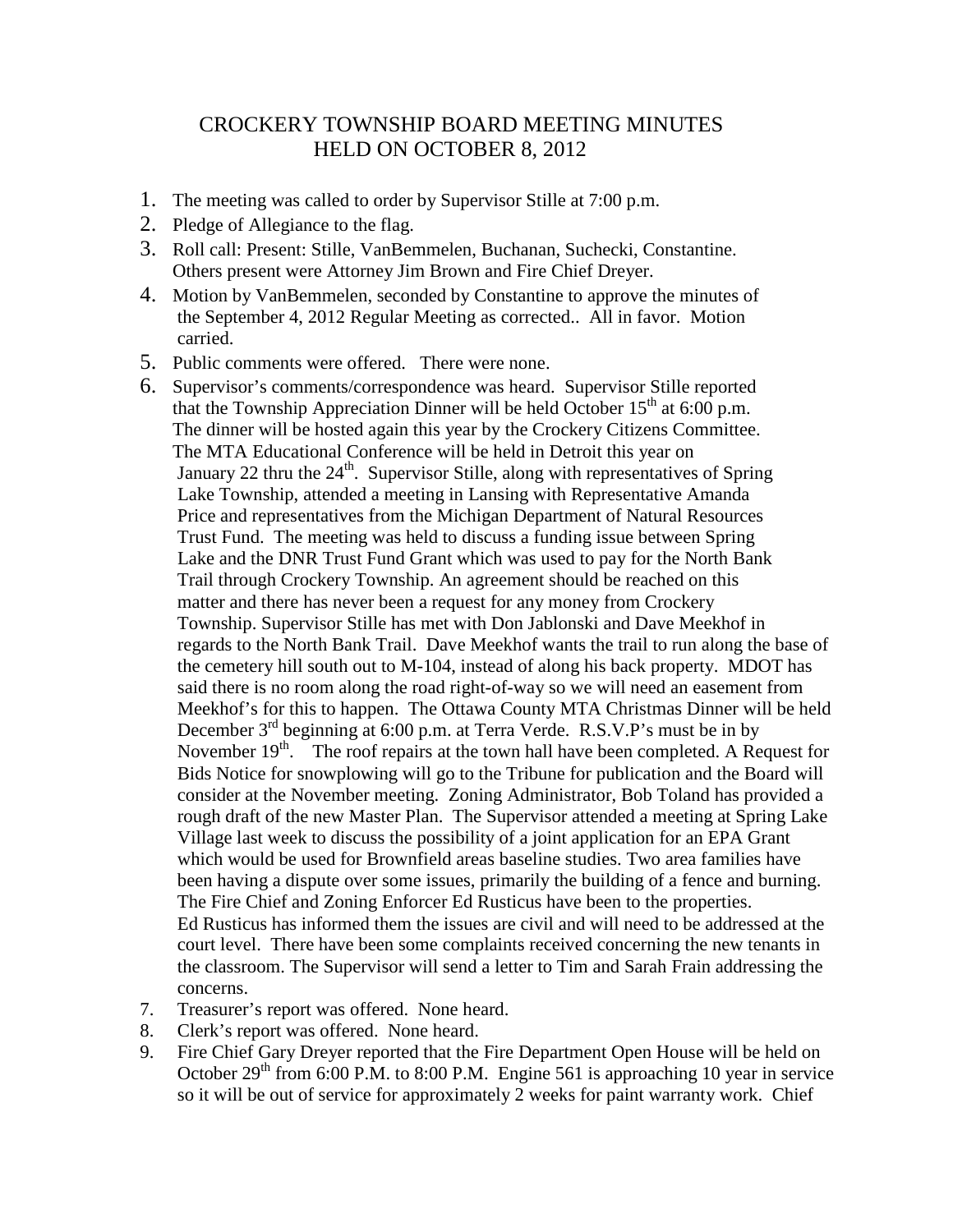Dreyer has received a leave of absence request from Firefighter Torey Hartney. He is requesting a six month leave for personal reasons. In August Chief Dreyer was contacted by an insurance agent on behalf of a client who lives just across the township line in Coopersville. He was asking if Crockery would be the responding department. Currently there is no automatic mutual aid agreement with Coopersville. The new Coopersville Fire Chief wants to renew that agreement and is currently working on the language.

- 10. Motion by VanBemmelen, seconded by Constantine to approve a leave of absence for Firefighter Torey Hartney for personal reasons for a period of six months, beginning October 1, 2012 until April 1, 2013. All in favor. Motion carried.
- 11. Committee Chair Reports were offered. Cemetery Chair Pat Best reminded the board members that the cemetery clean up is October 20<sup>th</sup> stating at 9:00 A.M. Trustee Constantine stated that the garage door on the cemetery building needs to be replaced. The Cemetery Committee is requesting up to \$500.00 to replace the door.
- 12. Motion by Constantine, seconded by VanBemmelen to approve the replacement of the cemetery building garage door at a cost up to \$500.00 and to authorize Trustee Constantine to oversee the project. All in favor. Motion carried.
- 13. Public Hearing on the application from J&B Metal Fab for an Industrial Facilities Exemption Certificate was declared open by Supervisor Stille at 7:31 P.M. Ken Rizzio who is representing Art & Marcie Gajewski, owners of J&B Metal Fab, gave a presentation on the reasons for the request. The owners plan to expand the building, add new machinery and employees. The current building is 7,000 square feet and they will be adding an additional 1,250 square feet. The cost of this addition is approximately \$67,000.00. They will also add 2 new pieces of equipment totaling approximately \$70,000.00. More equipment will be added for a total of approximately \$370,000.00. They also plan to hire two new employees. They are asking for 12 years exemption on both the building and the equipment. Art Gajewski showed the Board items that his business fabricates. The Public Hearing was declared closed at 7:47 P.M.
- 14. Motion by VanBemmelen, seconded by Buchanan to adopt Resolution 2012-20, Application from J&B Metal Fab for an Industrial Facilities Exemption Certificate for a New Facility. All in favor. Motion carried.
- 15. Motion by Constantine, seconded by Buchanan to adopt Resolution 2012-21, Resolution To Set Water Rates and Charges for the Public Water System. All in favor. Motion carried.
- 16. Discussion was held on the Garzelloni water service, Sandy Shores water hookup charges and  $124<sup>th</sup>$  Ave. water service/water main extension. No action was taken.
- 17. Motion by Buchanan, seconded by Suchecki to approve bond payments
	- \$27,477.00 Water Supply Bond dated July 28, 2005
	- \$63,591.38 Sewage Disposal Bond dated November 1, 2005
	- \$17,987.50 Water Supply Bond dated August 1, 1997
	- \$8,295.13 Annual Payment to Spring Lake Twp. for water system use
- 18. Motion by Buchanan, seconded by Constantine to adopt Resolution 2012-22, Resolution to Eliminate the Deficit Fund 338 – Fire Truck and Building. All in Favor. Motion carried.
- 19. Motion by Buchanan, seconded by VanBemmelen to purchase a new vacuum cleaner for the town hall at a cost of \$419.00. All in favor. Motion carried.